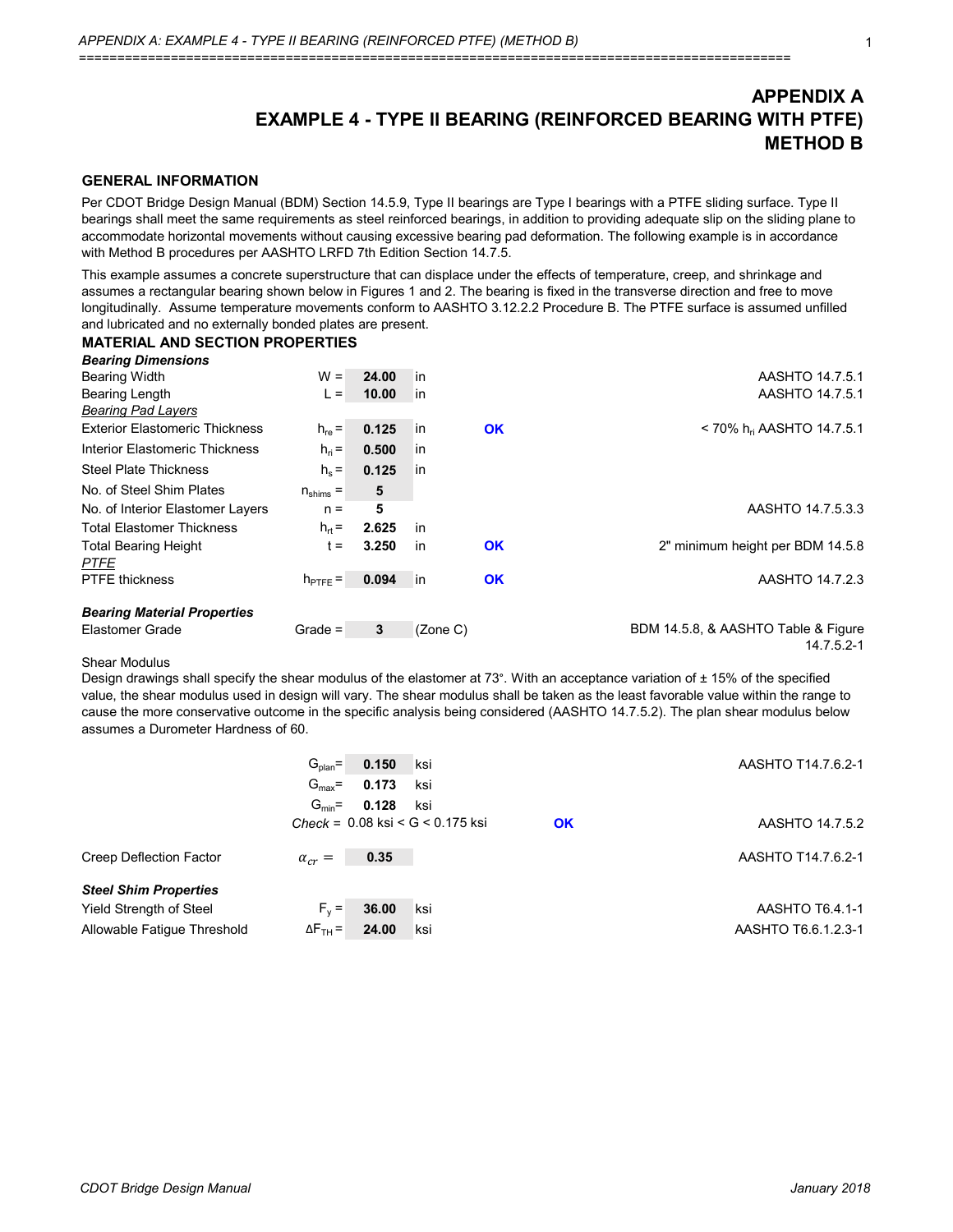

**FIGURE 1 - TYPE II - STEEL REINFORCED BEARING PAD WITH PTFE - PLAN**



**FIGURE 2 - TYPE II - STEEL REINFORCED BEARING PAD WITH PTFE - SECTION**

### **BEARING LOADS**

Loads acting on the bearing are dead and live load girder reactions at the service limit state. Per AASHTO 14.4.1, dynamic load allowance is excluded from the live load influence.

*Service I Limit State Loads*

| DL = | 200.00 | kip |
|------|--------|-----|
| LL=  | 60.00  | kip |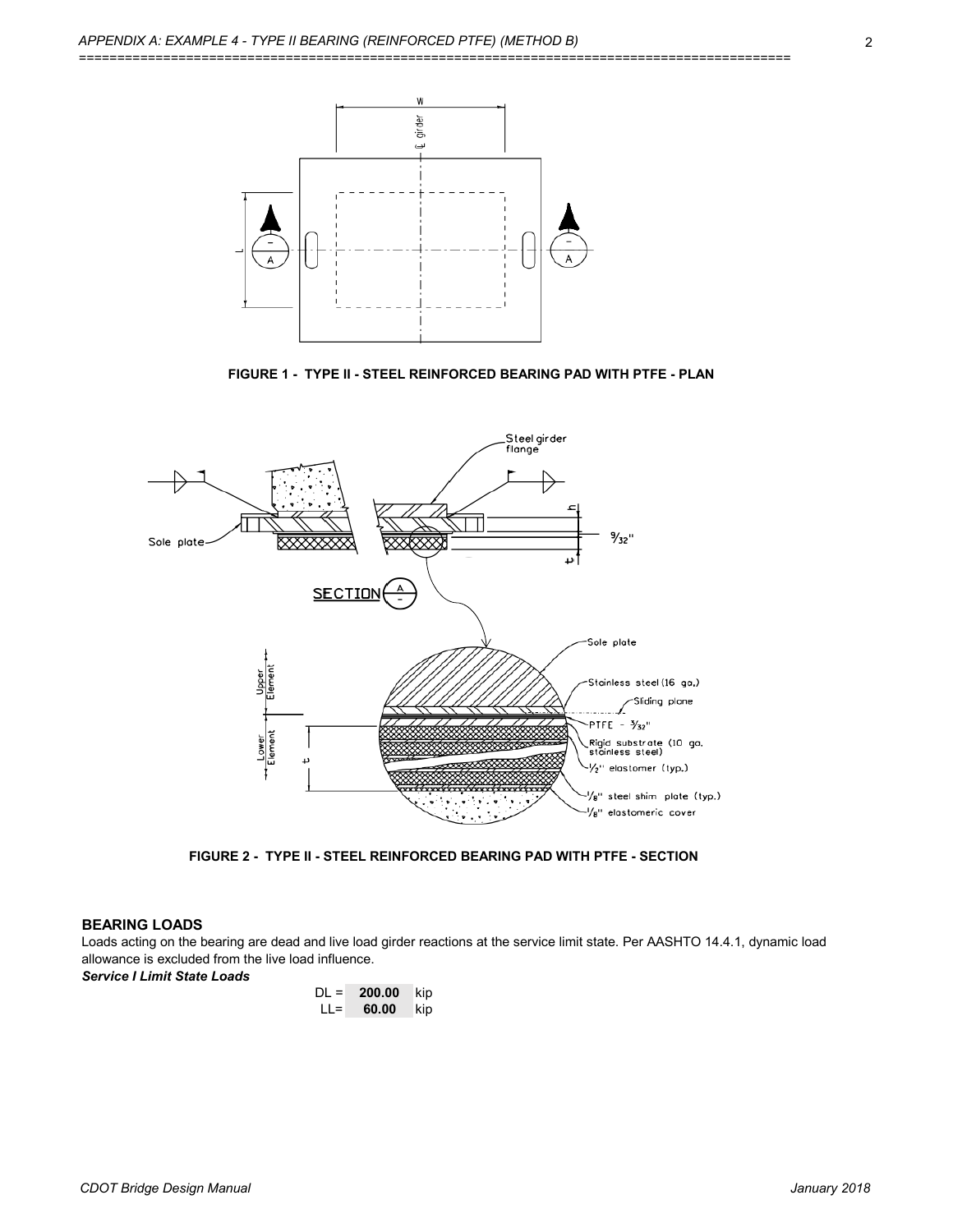#### **BEARING ROTATIONS**

Rotations include effects of girder camber. For all rotation values, positive indicates a downward rotation while negative indicates an upward rotation. Note this example does not account for profile grade differences between supports.

| <b>Service I Limit State Rotations</b> |              |              |     |
|----------------------------------------|--------------|--------------|-----|
| Dead Load Rotations                    | $\theta_d =$ | $-0.001$ rad |     |
| Live Load Rotations                    | $\theta_I =$ | 0.006        | rad |

Include a construction tolerance of 0.005 radians to account for uncertainties in bearing fabrication and bearing seat construction. Per BDM 14.5.4, the flatness tolerance for bearing seat uncertainties is accounted for in the construction tolerance.

| <b>Construction Tolerance</b> | $U_{\mathcal{P}}$ $-$ | 0.005 | rad rad | AASHTO 14.4.2.1 |
|-------------------------------|-----------------------|-------|---------|-----------------|
|-------------------------------|-----------------------|-------|---------|-----------------|

## **HORIZONTAL MOVEMENT**

Shear deformations include movements from temperature, creep and shrinkage, prestressing effects, and miscellaneous movement from loads such as live and wind loads from service load combinations per AASHTO C14.4.1. Assume the bearings are not adjusted after construction; therefore, the 65 percent reduction in thermal movement range per AASHTO 14.7.5.3.2 is not included per BDM 14.5.3.

#### *Uniform Temperature Movement Range:*

| Maximum temperature                         | $T_{max} =$              | 110                  | ∘F                             |           | AASHTO F3.12.2.2-1 |
|---------------------------------------------|--------------------------|----------------------|--------------------------------|-----------|--------------------|
| Minimum temperature                         | $T_{min} =$              | $-10$                | ۰F                             |           | AASHTO F3.12.2.2-2 |
| Coeff. of thermal expansion                 |                          | $\alpha = 6.0E - 06$ | $in/in/$ $\circ$ F             |           | AASHTO 6.4.1       |
| Expansion length                            |                          | $L = 150.00$ ft =    | 1800.00 in                     |           |                    |
| Service I Load Factor, TU                   | $\gamma_{\tau II} =$     | 1.20                 |                                |           | AASHTO T3.4.1-1    |
| AASHTO Reduction Factor                     | $\alpha_{AASHTO} = 1.00$ |                      |                                |           | <b>BDM 14.5.3</b>  |
| $\Delta_T = \alpha L (T_{max} - T_{min}) =$ |                          |                      | $6.0E-6*1800.00*[110-(-10)] =$ | $1.30$ in | AASHTO 3.12.2.3-1  |

#### *Creep, Shrinkage, Elastic Shortening, and Miscellaneous Movements:*

| Creep movement         | $\Delta_{CR}$ =          | 0.58 | in  |  |
|------------------------|--------------------------|------|-----|--|
| Shrinkage movement     | $\Delta$ <sub>SH</sub> = | 0.60 | in. |  |
| Elastic shortening     | $\Delta_{\text{FI}}$ =   | 0.05 | in  |  |
| Live load movement     | $\Delta_{11}$ =          | 0.10 | in  |  |
| Miscellaneous movement | $\Delta_{MISC}$ =        | 0.00 | ın  |  |

 $\Delta_o{=}$  Maximum horizontal displacement of the superstructure

 $\Delta_{\mathcal{S}}{=}\;$  Maximum shear deformation of the bearing modified to account for substructure stiffness

Assuming the substructure is stiff enough to prevent movement:

$$
\Delta_0 = \Delta_s = \sum \alpha_{AASHTO} \gamma_{TU} \Delta_T + \Delta_{CR} + \Delta_{SH} + \Delta_{EL} + \Delta_{LL} + \Delta_{MISC} =
$$
\nAASHTO 14.7.5.3.2 & BDM  
\nSection 14.5.3  
\n1.00\*1.20\*1.30+0.58+0.60+0.05+0.10+0.00 = 2.89 in

### **SOLUTION**

#### *Shape Factor*

Rectangular, steel reinforced bearing shape factor without holes:

$$
S_i = \frac{LW}{2h_{ri}(L+W)} = \qquad (10.00*24.00) / [2*0.500*(10.00+24.00)] = \qquad 7.06 \qquad \text{AASHTO 14.5.7.1-1}
$$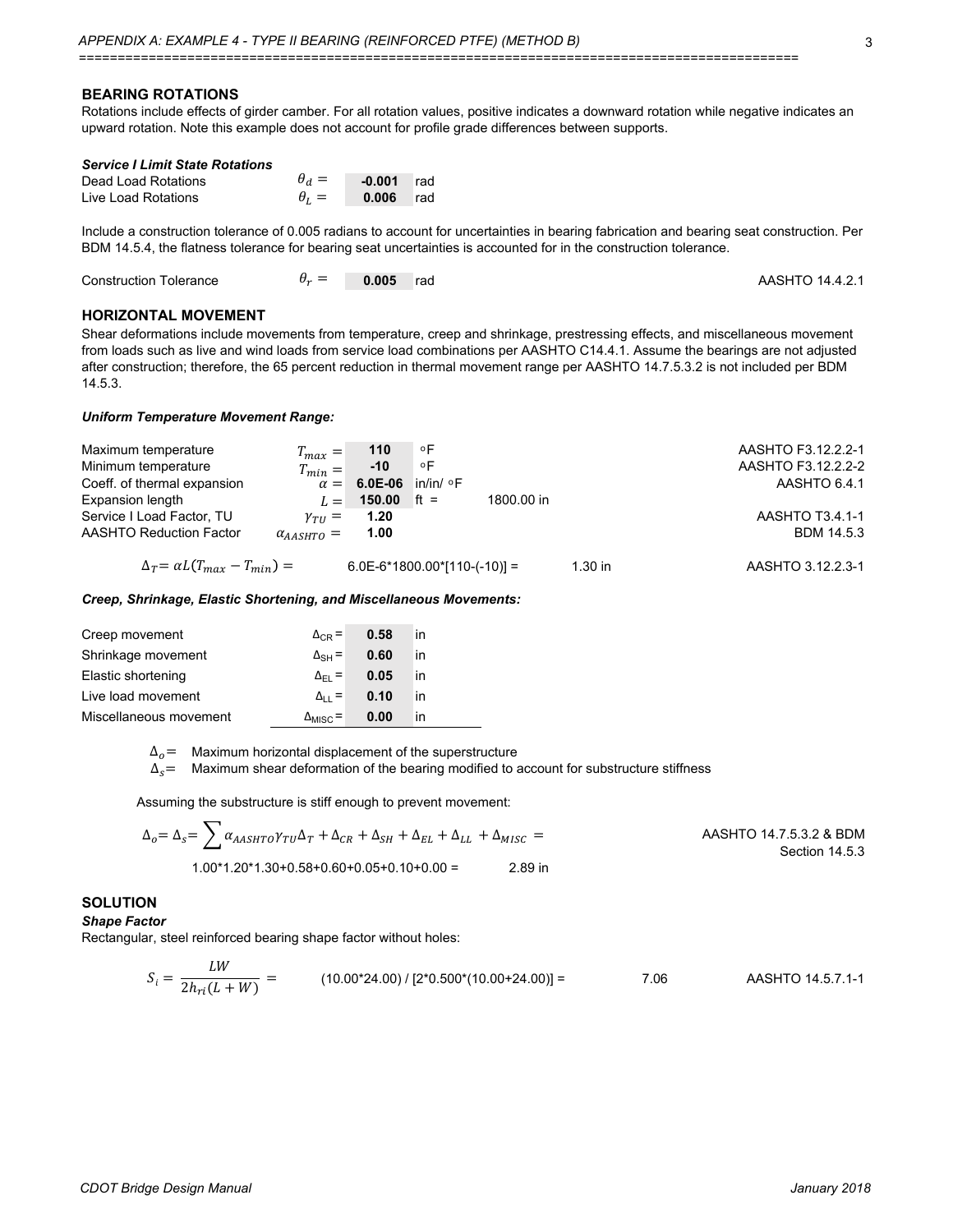## *Computed Stresses* AASHTO 14.7.2.4

*Average Contact Stresses*

$$
\sigma_{s} = \frac{DL + LL}{LW} = (200.00 + 60.00) / (10.00 * 24.00) = 1.08 \text{ ksi}
$$

 $\sigma_{\rm s}~=~$  average compressive stress due to total load from applicable service load combinations

$$
\sigma_L = \frac{LL}{LW} = 60.00 / (10.00^*24.00) = 0.25 \text{ ksi}
$$

 $\sigma_{L}$   $\,=\,$  average compressive stress due to live load at the service limit state (cyclic load)

$$
\sigma_d = \frac{DL}{LW} = 200.00 / (10.00^*24.00) = 0.83 \text{ ksi}
$$

 $\sigma_d$   $\,=\,$  average compressive stress due to dead load at the service limit state (static load)

| Check |                       |          |                                             |  | AASHTO T14.7.2.4-1 |
|-------|-----------------------|----------|---------------------------------------------|--|--------------------|
|       | $\sigma_{\rm c} =$    | 1.08 ksi | $\epsilon$ $\sigma_{Sallow}$ = 2.50 ksi OK  |  |                    |
|       |                       |          |                                             |  |                    |
|       | $\sigma_d = 0.83$ ksi |          | $\epsilon$ $\sigma_{DLallow}$ = 1.50 ksi OK |  |                    |

#### *Edge Contact Stresses* AASHTO 14.7.2.4

The contact stress at the edge shall be determined by considering the maximum service moment transferred by the bearing, assuming a linear distribution of stress across the PTFE. The moment is assumed to occur at the centerline of the bearing, perpendicular to the direction of load.

| $M_s = (0.5E_c I) \frac{\theta_s}{h}$                | Service moment due to total load                          |             | AASHTO 14.6.3.2-3<br>AASHTO C14.6.3.2 |
|------------------------------------------------------|-----------------------------------------------------------|-------------|---------------------------------------|
| where                                                | $E_c = 4.8 G_{max} S_i^2 = 4.8*0.17*7.06^2 = 41.26$ ksi   |             | AASHTO C14.6.3.2-1                    |
|                                                      | $I = \frac{WL^3}{12} = 24.00*10.00^3$ /12 = 2000.00 in ^4 |             |                                       |
| $\theta_s = \theta_d + \theta_r + \theta_L =$        | $-0.001 + 0.005 + 0.006 =$                                | 0.010 rad   |                                       |
| $M_s = (0.5E_c I) \frac{\theta_s}{h_{\text{at}}} =$  | $(0.5*41.26*2000.00)*(0.010/2.63) =$                      | 157.17 k-in |                                       |
| $\sigma_{s,edge} = \sigma_s + \frac{M_s}{1/6WL^2} =$ | $1.08 + [157.17 / ((1/6)^*24.00^*10.00^*2)] =$            | 1.48 ksi    |                                       |
| $M_d = (0.5E_c I) \frac{\theta_D}{h_{\text{tot}}}$   | Service moment due to dead load                           |             | AASHTO 14.6.3.2-3<br>AASHTO C14.6.3.2 |
| where<br>$\theta_{D} = \theta_{d} + \theta_{r} =$    | $-0.001 + 0.005 =$                                        | $0.004$ rad |                                       |
| $M_d = (0.5E_c I) \frac{\theta_D}{h_{\text{at}}} =$  | $(0.5*41.26*2000.00)*(0.004/2.63) =$                      | 62.87 k-in  |                                       |
| $\sigma_{d,edge} = \sigma_d + \frac{M_d}{1/6WL^2} =$ | $0.83 + [62.87 / ((1/6)^*24.00^*10.00^*2)] =$             | 0.99 ksi    |                                       |

where 
$$
\frac{M_d}{1/6WL^2}
$$
 is derived from My/l, where y is L/2, and I is WL<sup>3</sup>/12

*CDOT Bridge Design Manual January 2018*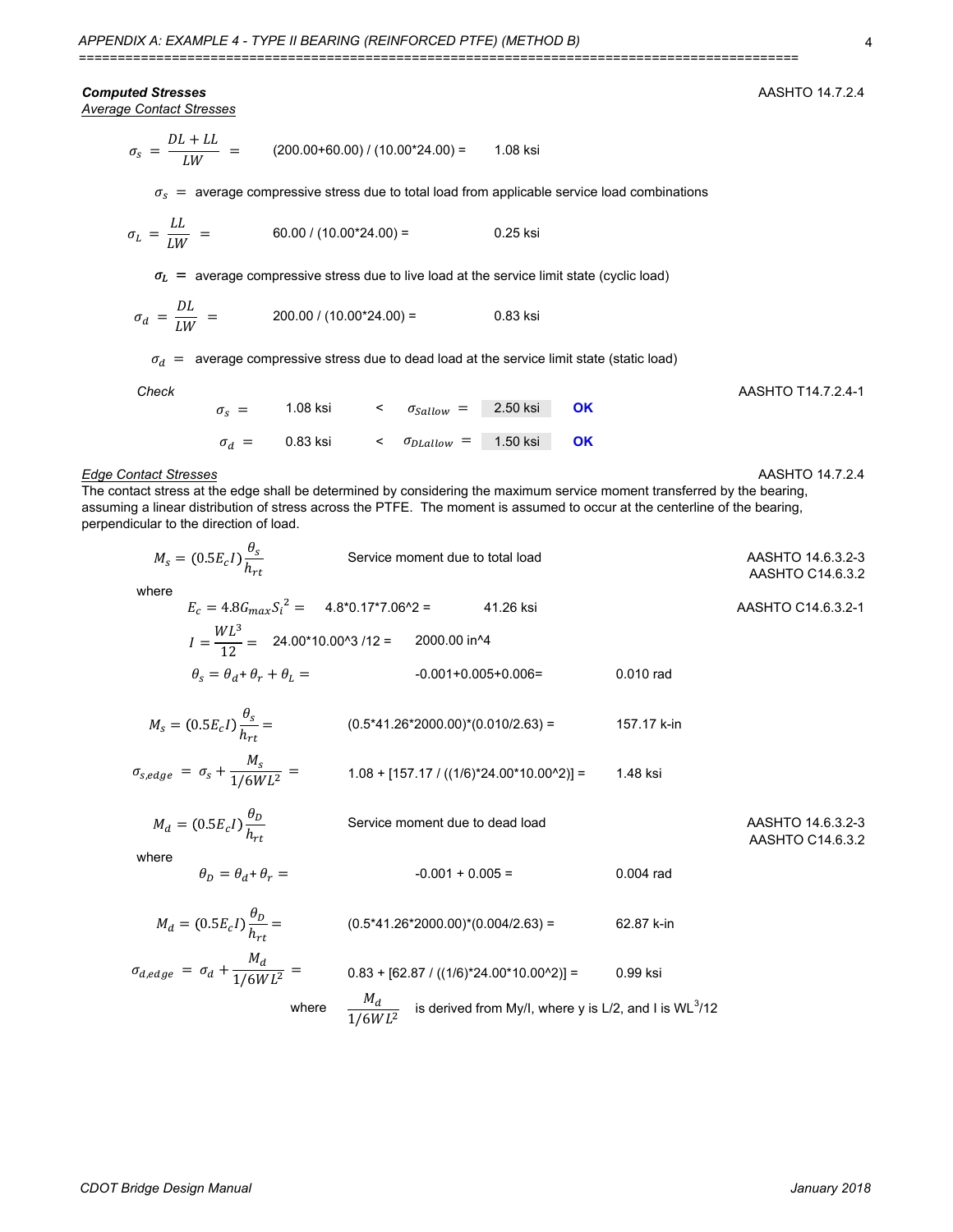| Check |                                            |          |                                         |           | AASHTO T14.7.2.4-1 |
|-------|--------------------------------------------|----------|-----------------------------------------|-----------|--------------------|
|       | $\sigma_{s,edge}$ = $\phantom{0}$ 1.48 ksi |          | $\epsilon$ $\sigma_{sallow}$ = 3.00 ksi | <b>OK</b> |                    |
|       | $\sigma_{d,edge} =$                        | 0.99 ksi | $\epsilon$ $\sigma_{dallow}$ = 2.00 ksi | <b>OK</b> |                    |

#### *Coefficient of Friction of PTFE* AASHTO 14.7.2.5

For the given minimum temperature and the average pressure at the service limit state, interpolate between values in AASHTO T14.7.2.5-1. Assume a lubricated PTFE surface.



#### *Shear Deformations*

The minimum service shear force transferred by the sliding surface at the specified minimum temperature: Since a low friction sliding surface is implemented, Δs need not be taken larger than the deformation corresponding to first slip (AASHTO 14.7.5.3.2). The minimum pressure will create the largest coefficient of friction and the largest movement.

$$
H_b = \mu_{PTFE}(DL) = 0.044*(200.00) = 8.81 \text{ kip}
$$
 AASHTO 14.6.3.1-1

The deflection of the elastomeric bearing, before first slip of the sliding surface, is estimated as:

$$
\Delta_{s,slip} = \frac{H_b h_{rt}}{G_{min} WL} = \frac{8.81*2.63}{0.13*24.00*10.00} = 0.76 \text{ in}
$$
\n
$$
h_{rt} \ge 2\Delta_{s,slip} = 2*0.76 = 1.51 \text{ in}
$$
\n
$$
AASHTO 14.6.3.1-2
$$
\n
$$
h_{rt} \ge 2\Delta_{s,slip} = 2*0.76 = 1.51 \text{ in}
$$
\n
$$
AASHTO 14.7.5.3.2-1
$$
\n
$$
c
$$

The remaining movement is accommodated by the movement of the PTFE surface:

 $\Delta_{\text{SPTFE}} = \Delta_{\text{s}} - \Delta_{\text{s,slip}} =$  2.89 - 0.76 = 2.13 in

The Designer shall size the steel sliding surface, sole plate, anchor bolt holes, and edge distances accordingly to accommodate the above movement.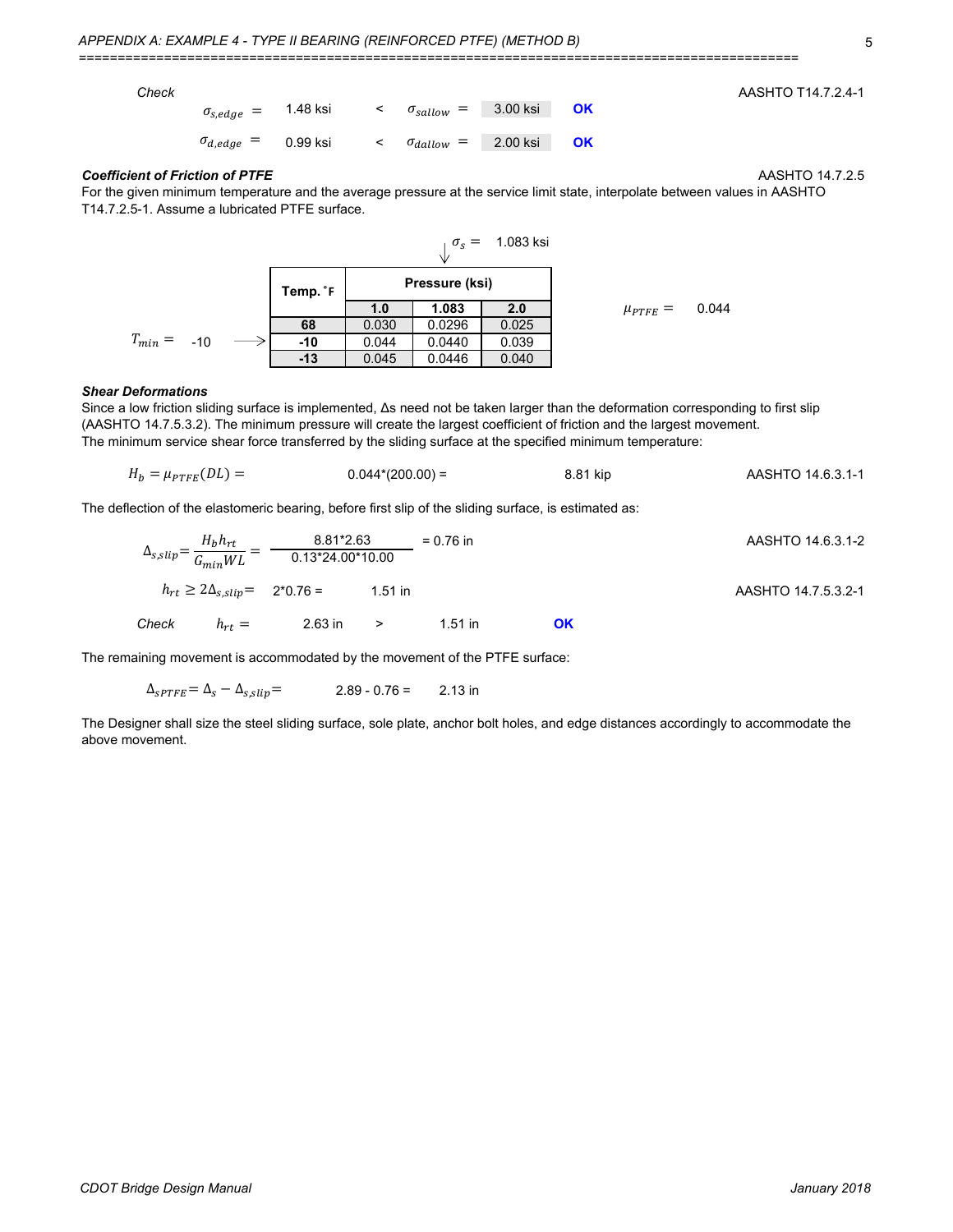#### *Compressive Deflections* AASHTO 14.7.5.3.6

#### *Live Load Compressive Deflection*

Minimizing deflection from instantaneous live loads is recommended when bridge joints are present. For jointless bridges, these criteria may be omitted.

$$
\delta_L \leq 0.125
$$
"  
AASHTO C14.7.5.3.6

$$
\delta_L = \sum \varepsilon_{Li} h_{ri} = \varepsilon_{Li} h_{rt}
$$
 AASHTO 14.7.5.3.6-1

instantaneous live load compressive strain in elastomeric pad  $\varepsilon_{Li} =$ 

$$
\varepsilon_{Li} = \frac{\sigma_L}{4.8G_{min}S_i^2} = 0.25 / (4.8^*0.128^*7.06^*2) = 0.008
$$
 AASHTO C14.7.5.3.6-1  
\n
$$
\delta_L = \varepsilon_{Li}h_{rt} = 0.008^*2.625 = 0.022 \text{ in.}
$$
  
\nCheck  $\delta_L \leq 0.125^{\circ}$  0.022 in.  $\leq 0.125 \text{ in.}$  OK

## *Dead Load Compressive Deflection*

AASHTO Method B does not have limitations on initial or long term dead load deflections. The following calculation is for demonstration only. Engineering judgment shall be used in evaluating appropriate allowable deflections in the bearing.

| Initial dead load deflection:                                                                        |                      |
|------------------------------------------------------------------------------------------------------|----------------------|
| $\delta_d = \sum \varepsilon_{di} h_{ri} = \varepsilon_{di} h_{rt}$                                  | AASHTO 14.7.5.3.6-2  |
| initial dead load compressive strain in <i>i</i> th layer of elastomeric pad<br>$\varepsilon_{di} =$ |                      |
| $\varepsilon_{di} = \frac{\sigma_d}{4.8G_{min}S^2} = 0.83/(4.8*0.13*7.06^2) =$<br>0.027              | AASHTO C14.7.5.3.6-1 |
| $\delta_d = \varepsilon_{di} h_{rt} =$<br>$0.027*2.625=$<br>$0.072$ in.                              |                      |
| Long term dead load deflection:                                                                      | AASHTO 14.7.5.3.6-3  |
| $\delta_{1t} = \delta_d + \alpha_{cr} \delta_d$                                                      |                      |
| $= 0.072 + 0.35 \times 0.072 =$<br>$0.097$ in                                                        | AASHTO T14.7.6.2-1   |
|                                                                                                      |                      |

6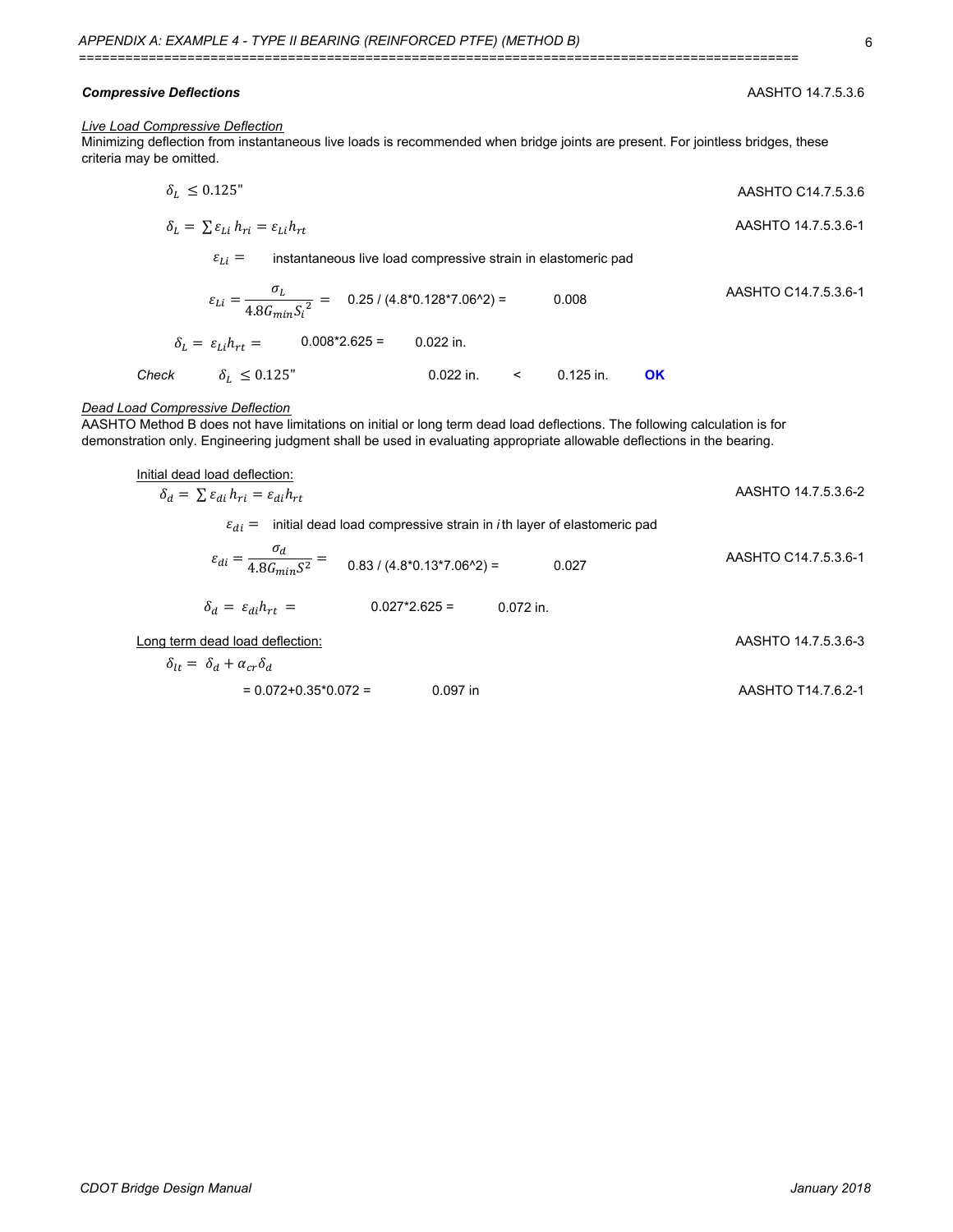$\gamma_{a, cy} = D_a \frac{\sigma_{s, cy}}{c s}$ 

 $\mathit{GS}_i$ 

#### **Combined Compression, Rotation, and Shear** ABSHTO 14.7.5.3.3

For demonstration purposes, only rotation about the transverse direction is verified. The Designer shall evaluate the bearing about both the longitudinal and transverse axis as appropriate, especially in cases where the structure contains a significant skew (AASHTO C14.7.5.3.3). Cyclic loading shall consist of loads induced by traffic with all other loads considered static (AASHTO 14.7.5.3.3).

$$
(\gamma_{a,st} + \gamma_{r,st} + \gamma_{s,st}) + 1.75(\gamma_{a,cy} + \gamma_{r,cy} + \gamma_{s,cy}) \le 5.0
$$
 AASHTO 14.7.5.3.3-1  
and  

$$
\gamma_{a,st} \le 3.0
$$
 AASHTO 14.7.5.3.3-2

*Axial Load Shear Strain*

Axial strain from static loads:  $\gamma_{a,st} = D_a \frac{E_a}{C_c}$  AASHTO 14.7.5.3.3-3  $\gamma_{a,st} = D_a \frac{\sigma_{s,st}}{c s}$  $GS_i$ 

Axial strain from cyclic loads:  $\gamma_{a.cv} = D_a \frac{v_{s,cv}}{c c}$  AASHTO 14.7.5.3.3-3

where:

$$
D_a = 1.40
$$
 AASHTO 14.7.5.3.3-4  
\n
$$
\sigma_{s,st} = \sigma_d =
$$
 Compressive stress due to total static load at service limit state  
\n
$$
\sigma_{s,cy} = \sigma_L =
$$
 Compressive stress due to cyclic load at service limit state

$$
\gamma_{a,st} = D_a \frac{\sigma_{s,st}}{G_{min} S_i} = \frac{1.40^* 0.83}{0.13^* 7.06} = 1.296
$$

$$
\gamma_{a,cy} = D_a \frac{\sigma_{s,cy}}{G_{min} S_i} = \frac{1.40^* 0.25}{0.13^* 7.06} = 0.389
$$

*Rotational Shear Strain*

Rotational strain from static loads:  $\gamma$ 

$$
\gamma_{r,st} = D_r \left(\frac{L}{h_{ri}}\right)^2 \frac{\theta_{s,st}}{n}
$$
 AASHTO 14.7.5.3.3-6

Rotational strain from cyclic loads:  $\gamma_{r\text{cv}} = D_r\left(\frac{1}{r}\right)$   $\frac{S_{s\text{cv}}}{S_{s\text{cv}}}$  AASHTO 14.7.5.3.3-6

where

 $\gamma_{r, st}$ 

$$
D_r = 0.50
$$
 **AASHTO 14.7.5.3.3-7**

 $\theta_{s,st} = \theta_d + \theta_r$  = Maximum static service limit state design rotation

 $\gamma_{r, cy} = D_r \left(\frac{L}{h}\right)$ 

 $h_{ri}$ 

<sup>2</sup> $\theta_{s,cy}$ n

$$
\theta_{s,cy} = \theta_L = \text{Maximum cyclic service limit state design rotation}
$$
  
=  $D_r \left(\frac{L}{h_{ri}}\right)^2 \frac{\theta_{s,st}}{n} = 0.50 (10.00 / 0.500)^2 \cdot (0.001 + 0.005) / 5 = 0.160$ 

$$
\gamma_{r,cy} = D_r \left(\frac{L}{h_{ri}}\right)^2 \frac{\theta_{s,cy}}{n} = 0.50 (10.00 / 0.500 )^{2} (0.006) / 5 = 0.240
$$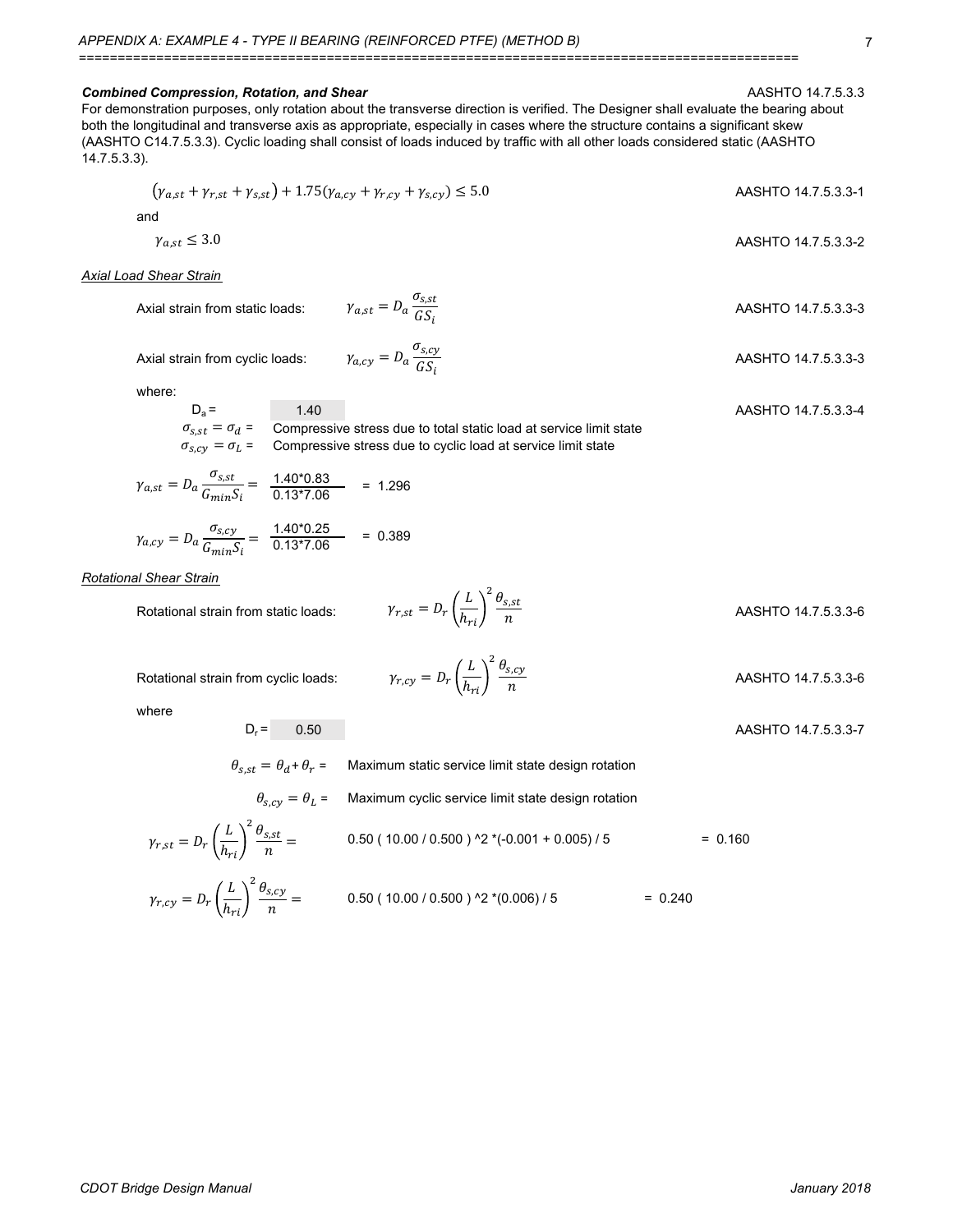#### *Shear Deformation Shear Strain*

| Shear strain from static loads:              | $\gamma_{s,st}=\frac{\Delta_{s,st}}{h_{rt}}$   | AASHTO 14.7.5.3.3-10 |
|----------------------------------------------|------------------------------------------------|----------------------|
| Shear strain from cyclic loads:              | $\gamma_{s,cy} = \frac{\Delta_{s,cy}}{h_{rt}}$ | AASHTO 14.7.5.3.3-10 |
| where<br>$\Delta_{s,st} = \Delta_{s,slip} =$ | $0.755$ in.                                    |                      |

$$
\gamma_{s,st} = \frac{\Delta_{s,st}}{h_{rt}} = 0.755 / 2.625 = 0.288
$$

 $\Delta_{s,cy} = \Delta_{LL} =$  0.100 in.

$$
\gamma_{s,cy} = \frac{\Delta_{s,cy}}{h_{rt}} = 0.100 / 2.625 = 0.038
$$

#### *Combined Shear Strains Checks*

| $(\gamma_{a,st} + \gamma_{r,st} + \gamma_{s,st}) + 1.75(\gamma_{a,cy} + \gamma_{r,cy} + \gamma_{s,cy}) \le 5.0$ |                         |      |  |         |  |  |  |  |  |  |  |
|-----------------------------------------------------------------------------------------------------------------|-------------------------|------|--|---------|--|--|--|--|--|--|--|
| $= 1.296 + 0.160 + 0 + 1.75(0.389 + 0.240 + 0.038) =$                                                           |                         | 2.91 |  | 5.00 OK |  |  |  |  |  |  |  |
| $\gamma_{a,st} \leq 3.0$                                                                                        | $\gamma_{a,st} = 1.296$ |      |  | 3.00 OK |  |  |  |  |  |  |  |

#### **Stability** AASHTO 14.7.5.3.4

If the following is satisfied, no further investigation of stability is required:

AASHTO 14.5.3.4-1  $2A \leq B$ 

where

$$
A = \frac{1.92 \frac{h_{rt}}{L}}{\sqrt{1 + \frac{2.0L}{W}}} = \frac{1.92*(2.625 / 10.00)}{SQRT[1 + (2*10.00) / 24.00]}
$$
 = 0.37 AASHTO 14.7.5.3.4-2  
\n
$$
B = \frac{2.67}{(S_i + 2.0)(1 + \frac{L}{4.0W})} = \frac{2.67}{(7.06 + 2.0) * [1 + 10.00 / (4.0 * 24.00)]}
$$
 = 0.27 AASHTO 14.7.5.3.4-3  
\nNote that if L is greater than W, stability shall be  
\ninvestigated by interchanging L and W.  
\nCheck 2A = 2\*0.37 = 0.74 > 0.27 = B **FAILS**

If the above criteria for stability are not satisfied, the following equations shall be investigated: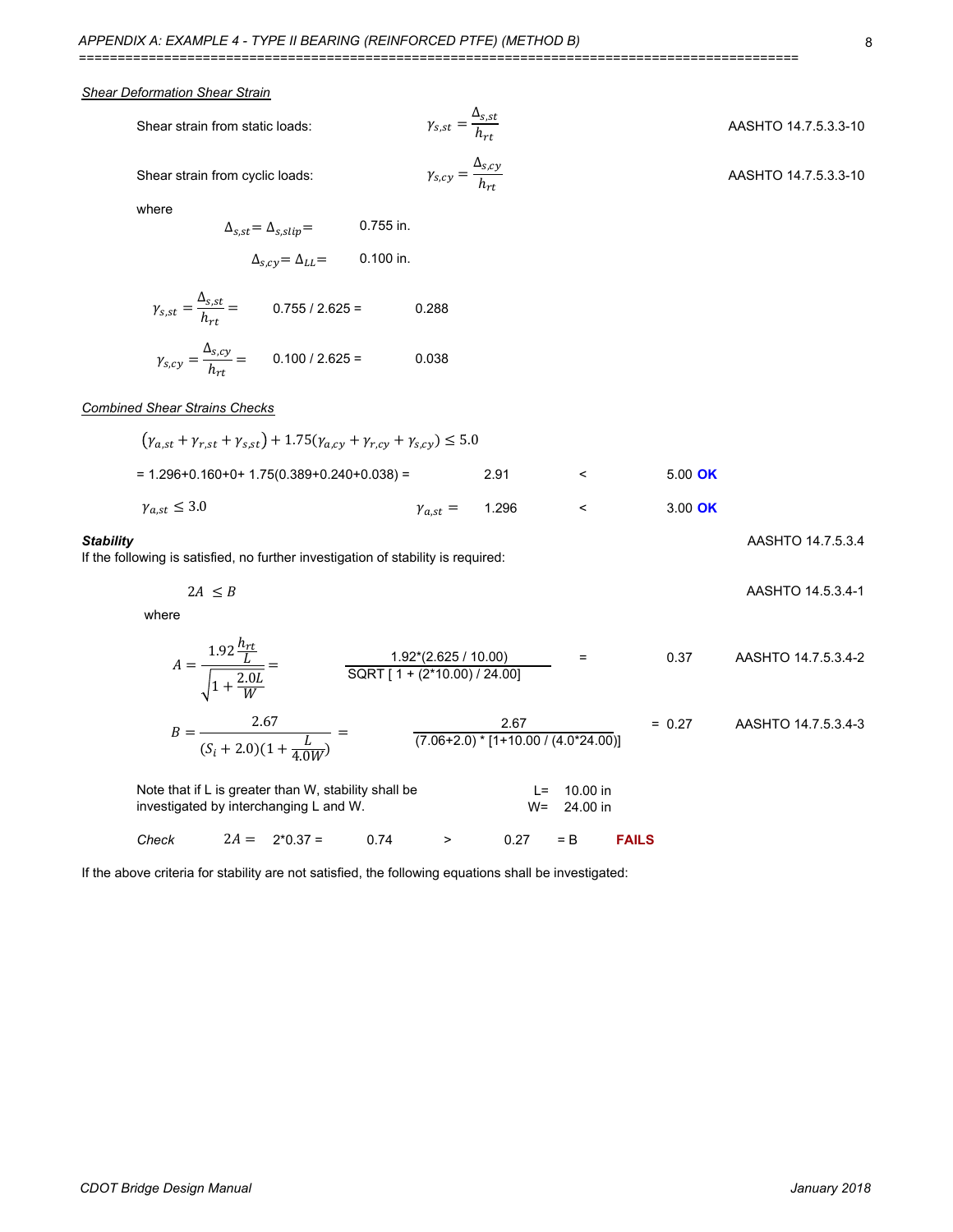| APPENDIX A: EXAMPLE 4 - TYPE II BEARING (REINFORCED PTFE) (METHOD B)                                                                                                         | 9     |                             |                                                                                        |                                           |                     |              |           |                          |                     |  |  |  |
|------------------------------------------------------------------------------------------------------------------------------------------------------------------------------|-------|-----------------------------|----------------------------------------------------------------------------------------|-------------------------------------------|---------------------|--------------|-----------|--------------------------|---------------------|--|--|--|
| For a bridge deck that is free to translate horizontally:<br>For demonstration only. Designer shall determine movement capability of bridge on a case by case basis.         |       |                             |                                                                                        |                                           |                     |              |           |                          |                     |  |  |  |
| $\sigma_s \leq \frac{G_{min} S_i}{2.4 - R} = \frac{0.13 \times 7.06}{2 \times 0.37 - 0.27}$ = 1.88 ksi                                                                       |       |                             |                                                                                        |                                           | AASHTO 14.7.5.3.4-4 |              |           |                          |                     |  |  |  |
|                                                                                                                                                                              | Check |                             | $\sigma_s = 1.08$ ksi                                                                  | $\sim$ $\sim$ $\sim$ $\sim$ $\sim$ $\sim$ | 1.88 ksi            |              | OK        | <b>Bearing is Stable</b> |                     |  |  |  |
| If the above criteria for stability are not satisfied, the following equations shall be investigated:                                                                        |       |                             |                                                                                        |                                           |                     |              |           |                          |                     |  |  |  |
| For a bridge deck that is fixed against horizontal translation:<br>For demonstration only. Designer shall determine movement capability of bridge on a case by case basis.   |       |                             |                                                                                        |                                           |                     |              |           |                          |                     |  |  |  |
|                                                                                                                                                                              |       |                             | $\sigma_s \leq \frac{G_{min} S_i}{4 - R} = \frac{0.13 * 7.06}{0.37 - 0.27} = 8.55$ ksi |                                           |                     |              |           |                          | AASHTO 14.7.5.3.4-5 |  |  |  |
|                                                                                                                                                                              | Check |                             | $\sigma_{s} = 1.08 \text{ ksi}$ < 8.55 ksi                                             |                                           |                     |              | OK        | <b>Bearing is Stable</b> |                     |  |  |  |
| AASHTO 14.7.5.3.5<br><b>Reinforcement</b><br>Note that holes are not present in the bearing. The allowable thickness does not need to be increased per<br>AASHTO 14.7.5.3.5. |       |                             |                                                                                        |                                           |                     |              |           |                          |                     |  |  |  |
|                                                                                                                                                                              |       |                             | The minimum thickness of steel reinforcement shall satisfy the following:              |                                           |                     |              |           |                          |                     |  |  |  |
|                                                                                                                                                                              | and   | $h_s \geq 0.0625$ <i>in</i> |                                                                                        |                                           |                     |              |           |                          |                     |  |  |  |
|                                                                                                                                                                              |       | (Service Limit State)       |                                                                                        |                                           |                     |              |           |                          |                     |  |  |  |
|                                                                                                                                                                              |       |                             | $h_s \ge \frac{3h_{ri}\sigma_s}{F_v} = \frac{3*0.500*1.08}{36} = 0.045$ in             |                                           |                     |              |           |                          | AASHTO 14.7.5.3.5-1 |  |  |  |
|                                                                                                                                                                              | and   | (Fatigue Limit State)       |                                                                                        |                                           |                     |              |           |                          |                     |  |  |  |
|                                                                                                                                                                              |       |                             | $h_s \geq \frac{2h_{ri}\sigma_L}{\Delta F_{ru}} =$ $\frac{2*0.500*0.25}{24.00}$        |                                           |                     | $= 0.010$ in |           |                          | AASHTO 14.7.5.3.5-2 |  |  |  |
|                                                                                                                                                                              | Check | $h_s = 0.125$ in            |                                                                                        | $\sim$ $\sim$ $\sim$ $\sim$               | 0.0625 in           |              | <b>OK</b> |                          |                     |  |  |  |
|                                                                                                                                                                              |       |                             | $0.125$ in                                                                             | $\,>\,$                                   | $0.045$ in          |              | <b>OK</b> |                          |                     |  |  |  |

0.125 in > 0.010 in **OK**